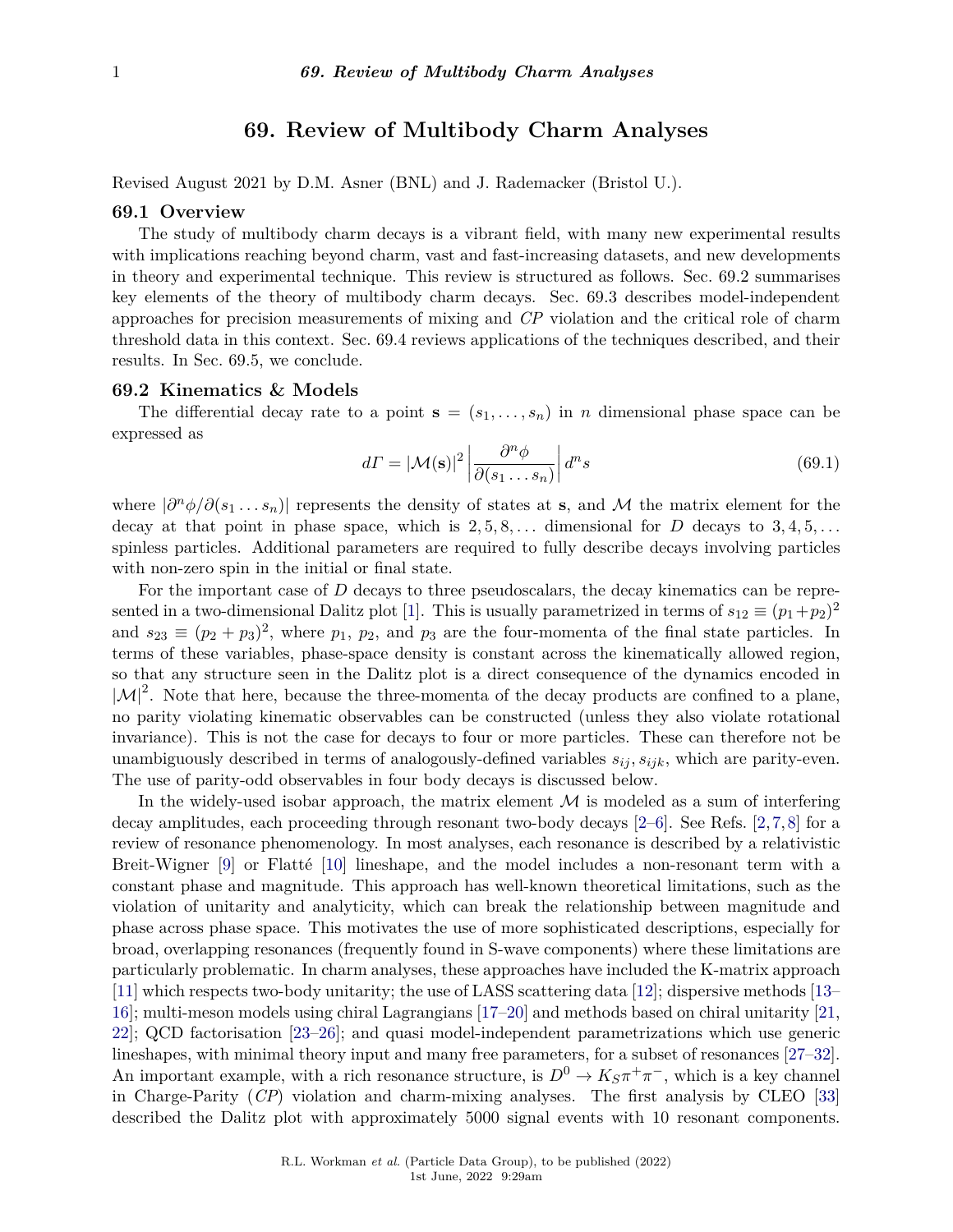This and analyses by Belle [\[34\]](#page-5-12) and CDF [\[35\]](#page-5-13) model the Dalitz plot as a sum of Breit Wigner and Flatté line shapes, and a non-resonant component. BaBar [\[36\]](#page-5-14) and a more recent Belle analysis [\[37\]](#page-5-15) on the other hand use a K-matrix description for the *ππ* S-wave based on [\[38\]](#page-5-16) and input from LASS scattering data for the  $K\pi$  S-wave, with no need to add a non-resonant component to describe the data. This approach is also followed in the latest analysis of this channel, published jointly by BaBar and Belle [\[39\]](#page-5-17). In total 18 resonant components, including four doubly Cabibbo suppressed ones, are required to describe the Dalitz plot with 1.1M  $D^0 \to K_S \pi^+ \pi^-$  events. Belle's and BaBar's data have been re-analyzed by [\[23\]](#page-5-7) in a QCD factorization framework, using line-shape parametrizations for the S [\[40,](#page-5-18) [41\]](#page-5-19) and P wave [\[14\]](#page-5-20) contributions that preserve two-body unitarity and analyticity. The measurements give compatible results for the components they share.

The field of charm amplitude analyses remains very active. Publications since the last update of this review two years ago include Dalitz plot analyses of  $D_s^+ \to K^+K^-\pi^+$ ,  $K^+K_S\pi^0$ ,  $K_S^0\pi^+\pi^0$ ,  $\pi^+\pi^-\pi^+$ ,  $D^0 \to K_S^0 K^+ K^-$  by BES III [\[31,](#page-5-21) [32,](#page-5-10) [42](#page-5-22)[–44\]](#page-5-23);  $D^0 \to K^-\pi^+\eta$  by Belle [\[45\]](#page-5-24); a re-analysis of BaBar's  $D^0 \to K_S K^+ K^-$  data in a factorisation approach [\[26\]](#page-5-8) and of LHCb's  $D^+ \to K^+ K^- K^+$ data [\[46\]](#page-5-25) in a chiral unitarity approach [\[22\]](#page-5-6); four-body amplitude analyses of  $D_s^+ \to \pi^+ \pi^+ \pi^- \eta$ ,  $K^-K^+\pi^+\pi^0$ ,  $K_S^0K^-\pi^+\pi^+$  by BES III [\[31,](#page-5-21) [47–](#page-6-0)[49\]](#page-6-1) and of  $D^0 \to K^+K^-\pi^+\pi^-$  by LHCb [\[50\]](#page-6-2); and the amplitude analysis of the charm baryon decay  $\mathcal{Z}_c^0 \to \mathcal{Z}^0 K^+ K^-$  by Belle [\[51\]](#page-6-3). Noteworthy is the increasing sophistication of recent amplitude analyses, most of which go substantially beyond the isobar model with Breit Wigner and Flatté lineshapes. However, with the notable exceptions of [\[15,](#page-5-26)[16,](#page-5-2)[22,](#page-5-6)[46,](#page-5-25)[52\]](#page-6-4), they remain within the isobar framework which describes the decay as a series of two-body processes, and ignores long-range hadronic effects such as re-scattering and does not respect three (or four)-body unitarity and analyticity.

Several groups work on improved models. Dispersive techniques, which respect three-body unitarity and analyticity, have been applied to regions of the  $D^+ \to K^-\pi^+\pi^+$  and  $D^+ \to K_S\pi^0\pi^+$ Dalitz plots below the  $\eta' K$  threshold [\[15,](#page-5-26) [16\]](#page-5-2), where they provide a good description of the data with fewer fit parameters than the isobar approach. Ref. [\[52\]](#page-6-4) uses a unitary coupled channel approach to describe  $D^+ \to K^-\pi^+\pi^+$ , which has no restrictions on the kinematic range, but requires additional parameters to describe the Dalitz plot above the  $\eta' K$  threshold. Using an effective chiral Lagrangian, the authors of Ref. [\[19\]](#page-5-27) provide a description of the annihilation contribution to the decay amplitude which respects three-body unitarity. The approach provides a good description of LHCb  $D^+ \to K^+K^-K^+$  data, with fewer parameters than an equivalent isobar model [\[46\]](#page-5-25). The same channel has more recently been re-analysed by the authors of [\[22\]](#page-5-6), who argue that the internal emission diagram should dominate and use a chiral unitarity-based approach to achieve a reasonable description of the data with two free parameters.

Limitations in the theoretical description of interfering resonances are the leading source of systematic uncertainty in many analyses. This is set to become increasingly problematic given the statistical precision achievable with the vast, clean charm samples available at the *B* factories, LHCb, and their upgrades, and BES III. In some cases, the model uncertainty can be removed through model-independent methods, often relying on input from the charm threshold, as discussed below. The authors of [\[53\]](#page-6-5) expand the scope and applicability of the quasi model-independent approach in amplitude fits. At the same time, increasingly sophisticated models are being developed, and applied to data. The authors of [\[20\]](#page-5-4) and [\[54\]](#page-6-6) provide valuable frameworks for sophisticated amplitude analyses.

## **69.3 Model Independent Methods and the Charm Threshold**

The precision measurement of mixing or *CP* violation parameters such  $\gamma/\phi_3$  from multibody charm decays requires as input the phase-differences between the  $D^0$  and  $\overline{D}^0$  amplitudes across phase space, as well as their magnitudes, for each final state of interest. While the magnitudes are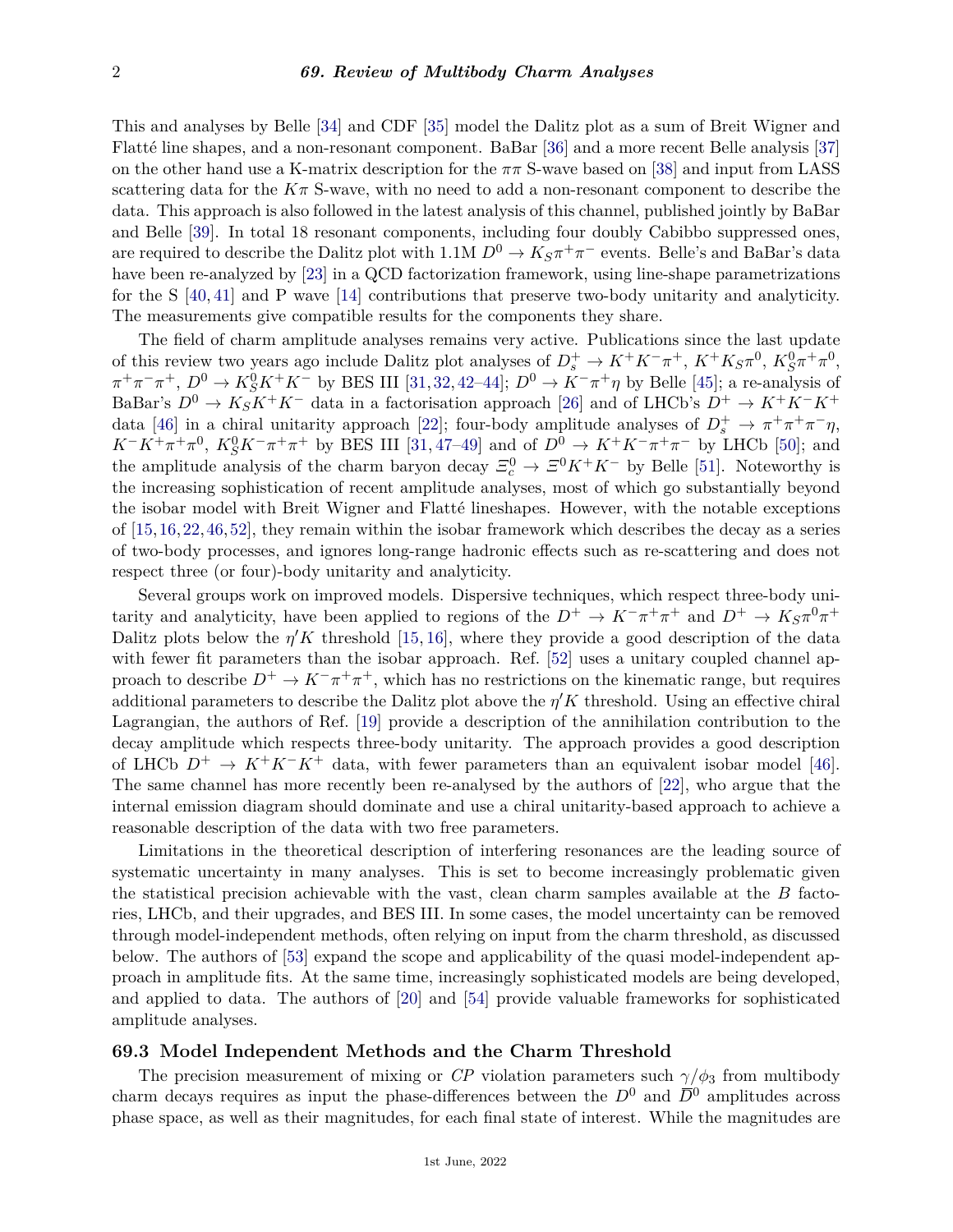fairly easily measured, the phase information requires either amplitude models with reliable phase motion, or model-independent approaches.

Model-independent measurements of the relevant phase differences rely on interference effects in the decays of well-defined coherent superpositions of  $D^0$  and  $\overline{D}^0$ . These are accessible at the charm threshold, where CLEO–c and BES III operate [\[55–](#page-6-7)[63\]](#page-6-8). Charm mixing also results in a (timedependent)  $D^0 - \overline{D}{}^0$  superposition, that can be used to measure the relevant phase information as input to  $\gamma/\phi_3$  measurements. This method is particularly powerful in doubly Cabibbo-suppressed decays such as  $D^0 \to K^+\pi^-\pi^+\pi^-$ , and when used in combination with threshold data [\[64,](#page-6-9)[65\]](#page-6-10). Under some circumstances, with large data sets, the relevant strong phases and  $\gamma/\phi_3$  can be extracted simultaneously without external input, for example in simultaneous analysis of the  $B^0 \to D K^+ \pi^-$ Dalitz plot and that of the subsequent  $D \to K_S^0 \pi^+ \pi^-$  decay [\[66\]](#page-6-11). However, the global effort to achieve a measurement of  $\gamma/\phi_3$  to sub-degree precision will continue to rely critically on input from the charm threshold and BES III's increasing datasets [\[67\]](#page-6-12). A particularly noteworthy recent development is the substantial improvement not only in the precision on  $\gamma$  but also on charm mixing parameters achieved through a combined fit of charm mixing, charm threshold,  $B \to D K$  and related data [\[68\]](#page-6-13).

The model-independent phase information of the charm decay is provided either integrated over the entire phase space of the decay, or in sub-regions/bins. The results can be expressed in terms of one complex parameter  $\mathcal{Z} = Re^{-i\delta} = c + is$  per pair of *CP*-conjugate bins, with magnitude  $R \leq 1$ . Larger *R* values lead to higher sensitivity to  $\gamma/\phi_3$ . Amplitude models can be used to optimise the binning for sensitivity to  $\gamma/\phi_3$ , without introducing a model-dependent bias in the result; novel unbinned approaches are expected to increase the precision on  $\gamma$  in future analyses [\[69\]](#page-6-14).

CLEO–c data have been analyzed to provide binned  $\mathcal Z$  for the self-conjugate decays  $D^0 \to K_S \pi^+ \pi^-$ ,  $K_S K^+ K^-, \pi^+ \pi^- \pi^+ \pi^-,$  and  $K_S \pi^- \pi^+ \pi^0$  and phase space-integrated values for  $D^0, \overline{D}{}^0 \to K_S K^+ \pi^-,$  $K^+\pi^-\pi^0$  and  $K^+\pi^-\pi^+\pi^+$  [\[70](#page-6-15)[–75\]](#page-6-16). BES III significantly improved the precision for the  $K_S\pi^+\pi^-$ ,  $K_S K^+ K^-$ ,  $K^+ \pi^- \pi^0$  and  $K^+ \pi^- \pi^+ \pi^-$  final states [\[76–](#page-6-17)[79\]](#page-6-18). Critically, BES III was able to perform this measurement in four separate bins of  $K^+\pi^-\pi^+\pi^-$  phase space. Studies based on recent  $D^0 \to K^{\pm} \pi^{\mp} \pi^{\pm} \pi^{\mp}$  amplitude models [\[30\]](#page-5-28) indicate that such a binned analysis could lead to the most precise individual  $\gamma$  measurement [\[80\]](#page-6-19), especially when combined with LHCb charm mixing data [\[65,](#page-6-10) [75,](#page-6-16) [81\]](#page-6-20). For self-conjugate decays such as  $D^0 \to \pi^+\pi^-\pi^0$ , analysed with a single pair of bins,  $\mathcal Z$  is real-valued, and usually expressed in terms of the *CP*-even fraction  $F_+ \equiv \frac{1}{2} (\text{Re}(\mathcal Z) + 1)$ , defined such that a *CP*-even eigenstate has  $F_+ = 1$ , while a *CP*-odd eigenstate has  $F_+ = 0$  [\[61\]](#page-6-21). Recent analyses of CLEO–c data reveal that  $D^0 \to \pi^+\pi^-\pi^0$  is compatible with being completely *CP*-even with  $F_+ = 0.973 \pm 0.017$ , while  $D^0 \to K^+ K^- \pi^0$  has  $F_+ = 0.732 \pm 0.055$ ,  $D^0 \to \pi^+ \pi^- \pi^+ \pi^$ has  $F_+ = 0.769 \pm 0.023$  and  $D^0 \to K_S \pi^+ \pi^- \pi^0$  has  $0.238 \pm 0.020$  [\[62,](#page-6-22) [72,](#page-6-23) [73\]](#page-6-24).

It is interesting to compare these values with those obtained from amplitude models as a crosscheck of the models' phase-motion.  $F_{+}^{4\pi \text{ model}} = 0.729 \pm 0.020$  calculated from Ref. [\[29\]](#page-5-29)'s  $D^{0} \rightarrow$  $\pi^+\pi^-\pi^+\pi^-$  model compares well to the measured value given above, as does  $\left| \mathcal{Z}^{K3\pi \text{ model}} \right| = 0.459 \pm$  $\overline{\phantom{a}}$ 0.025 [\[30\]](#page-5-28) to  $\mathcal{Z}^{K3\pi \text{ meas}} = 0.44^{+0.10}_{-0.09} \exp(-i(161^{\circ}{}_{-18^{\circ}}^{+28^{\circ}}))$  [\[75,](#page-6-16) [81\]](#page-6-20). Only for self-conjugate decays or multiple bins does the model provide relevant phase information. The latest bin wise comparisons between model and data for  $D^0 \to K_S \pi^+ \pi^-$ ,  $K_S K^+ K^-$ ,  $\pi^+ \pi^- \pi^+ \pi^-$ , and  $K^{\pm} \pi^{\mp} \pi^{\pm} \pi^{\mp}$  can be found in [\[72,](#page-6-23)[76–](#page-6-17)[79\]](#page-6-18) and generally show good agreement, which is a welcome surprise given the preceding discussion on the theoretical shortcomings of such amplitude models.

## **69.4 Applications of multibody charm analyses**

Amplitude analyses provide sensitivity to both relative magnitudes and phases of the interfering decay amplitudes. It is especially this sensitivity to phases that makes amplitude analyses such a uniquely powerful tool for studying a wide range of phenomena. Here we concentrate on their use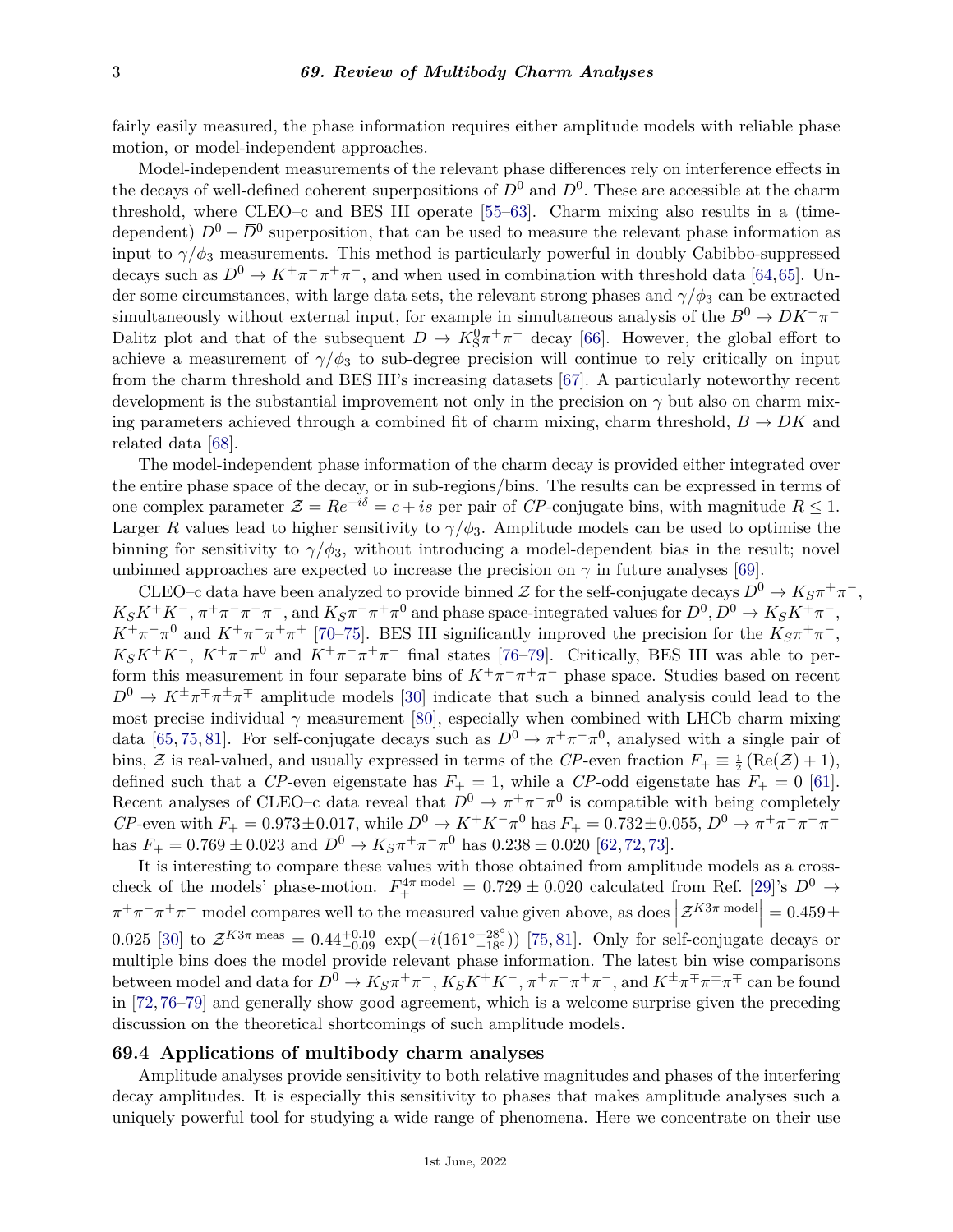for *CP* violation and mixing measurements in charm, and charm inputs to *CP* violation analyses in *B* meson decays (properties of light-meson resonances determined in *D* amplitude analyses are reported in the light-unflavored-meson section of this *Review*).

# **69.4.1** *Time-integrated searches for CP violation in charm*

Comparing the results of amplitude fits for *CP*-conjugate decay modes provides a measure of *CP* violation. Recent *CP* violation searches using this method include amplitude analyses of  $D^0 \to K_S^0 K^{\pm} \pi^{\mp}$  and  $D^0 \to K^+ K^- \pi^+ \pi^-$  by LHCb [\[82,](#page-6-25) [83\]](#page-7-0), and  $D^0 \to K^+ K^- \pi^+ \pi^-$ ,  $D^0 \to$  $\pi^+\pi^-\pi^+\pi^-$  [\[29,](#page-5-29)[84\]](#page-7-1) using CLEO data.

A widely-used amplitude model-independent technique to search for local *CP* violation is based on performing a  $\chi^2$  comparison of *CP*-conjugate phase-space distributions. This method was pioneered by BaBar [\[85\]](#page-7-2) and developed further in [\[86–](#page-7-3)[88\]](#page-7-4), with results reported by BaBar [\[85,](#page-7-2)[89\]](#page-7-5) and LHCb in  $D^{\pm} \to K^{+}K^{-}\pi^{\pm}$  [\[90,](#page-7-6) [91\]](#page-7-7), CDF in  $D^{0} \to K_{S}\pi^{+}\pi^{-}$  [\[35\]](#page-5-13), and LHCb in  $D^{+} \to \pi^{-}\pi^{+}\pi^{+}$ ,  $D^0 \to K^+K^-\pi^+\pi^-$ ,  $D^0 \to \pi^+\pi^-\pi^+\pi^-$ , and  $\Xi_c^+ \to pK^-\pi^+$  [\[88,](#page-7-4) [92,](#page-7-8) [93\]](#page-7-9). Unbinned methods can increase sensitivity [\[94\]](#page-7-10) and have been applied by LHCb to  $D^+ \to \pi^- \pi^+ \pi^+$ ,  $D^0 \to \pi^+ \pi^- \pi^0$ ,  $D^0 \to \pi^+ \pi^- \pi^+ \pi$ , and  $\Xi_c^+ \to pK^- \pi^+$  [\[92,](#page-7-8) [93,](#page-7-9) [95,](#page-7-11) [96\]](#page-7-12).

An alternative model-independent approach is based on observables in four body decays that are odd under motion reversal ("naïve T") [\[97–](#page-7-13)[105\]](#page-7-14), which is equivalent to *P* for scalar parti-cles [\[105\]](#page-7-14). One such observable is  $C_T = \vec{p}_2 \cdot (\vec{p}_3 \times \vec{p}_4) = (1/m_D)\epsilon_{\alpha\beta\gamma\delta} p_1^{\alpha} p_2^{\beta}$  $\frac{\beta}{2}p_3^{\gamma}$  $\tilde{j}_1^{\gamma} p_4^{\delta}$ , where  $\vec{p}_i$  are the decay products' three momenta in the decay's rest frame, and  $p_i$  are their four-momenta. Identical particles (as in  $D^0 \to K^+\pi^-\pi^+\pi^-$ ) are ordered by momentum magnitude. Comparing the *P* violating asymmetry  $A_T \equiv \frac{\Gamma(C_T > 0) - \Gamma(C_T < 0)}{\Gamma(C_T > 0) + \Gamma(C_T < 0)}$  $\frac{\Gamma(C_T>0)-\Gamma(C_T<0)}{\Gamma(C_T>0)+\Gamma(C_T<0)}$  with its *C*-conjugate provides sensitivity to *CP* violation. Searches for *CP* violation in this manner have been carried out by BaBar, Belle, FO-CUS and LHCb in  $D^0 \to K^+K^-\pi^+\pi^-$  [\[106–](#page-7-15)[109\]](#page-7-16),  $D^+ \to K^+K_S\pi^+\pi^-$ ,  $D_s^+ \to K^+K_S\pi^+\pi^-$  [\[110\]](#page-7-17),  $D^0 \to K_S \pi^+ \pi^- \pi^0$  [\[111\]](#page-7-18), and  $D^0 \to \pi^+ \pi^- \pi^+ \pi^-$  [\[96\]](#page-7-12). The authors of [\[109\]](#page-7-16) use additional *P*-odd variables and [\[108,](#page-7-19)[111\]](#page-7-18)/[\[96\]](#page-7-12) increase sensitivity by resolving four-body phase space in a binned/unbinned approach.

The results of all measurements described in this section are compatible with *CP* conservation in charm. Given the discovery of *CP* violation in  $D^0 \to K^+K^-$ ,  $D^0 \to \pi^+\pi^-$  decays [\[112\]](#page-7-20), and the vast data samples about to be collected, one might expect this to change in the foreseeable future.

# **69.4.2** *CP violation in decays of Beauty to Charm*

Neutral *D* mesons originating from *B*<sup>−</sup> → *DK*<sup>−</sup> (here denoted as *DB*<sup>−</sup> ) are a superposition of  $D^0$  and  $\overline{D}^0$  with a relative phase that depends on the CKM unitarity triangle parameter  $\gamma/\phi_3$ ,

$$
D_{B^{-}} \propto D^{0} + r_{B}e^{i(\delta_{B}-\gamma)}\overline{D}^{0},
$$

where  $\delta_B$  is a *CP* conserving strong phase, and  $r_B \sim 0.1$ . In the corresponding *CP*-conjugate expression,  $\gamma/\phi_3$  changes sign. An amplitude analysis of the subsequent decay of the  $D_{B^{\pm}}$  to a state accessible to both  $D^0$  and  $\overline{D}^0$  allows the measurement of  $\gamma/\phi_3$  [\[56,](#page-6-26) [113](#page-7-21)[–116\]](#page-7-22). The method generalizes to similar *B* hadron decays, such as  $B^0 \to D K^{*0}$ . Measurements based on this technique have been reported by BaBar [\[117,](#page-7-23) [118\]](#page-7-24), Belle [\[34,](#page-5-12) [119\]](#page-7-25) and LHCb [\[120–](#page-7-26)[129\]](#page-8-0). The most precise individual result with an uncertainty of  $\sim 5^{\circ}$  comes from an amplitude model-independent study of  $D_{B}$ − →  $K_S \pi^+ \pi^-$  and  $D_{B}$ − →  $K_S K^+ K^-$  [\[130\]](#page-8-1), using input from the charm threshold [\[70,](#page-6-15)[77\]](#page-6-27) as described above. Combining measurements in multiple decay modes from LHCb, CLEO–c and BES III in an amplitude-model independent approach leads to a current uncertainty on  $\gamma/\phi_3$  of  $4^{\circ}$  [\[68,](#page-6-13) [131\]](#page-8-2).

The interference between mixing and decay in  $B^0 \to D^0 h^0$  with  $h^0 = \pi^0, \eta, \omega$  provides sensitivity to *β*, which can be extracted from the Dalitz plot of the subsequent  $D^0 \to K_S \pi^+ \pi^-$  decay [\[39,](#page-5-17)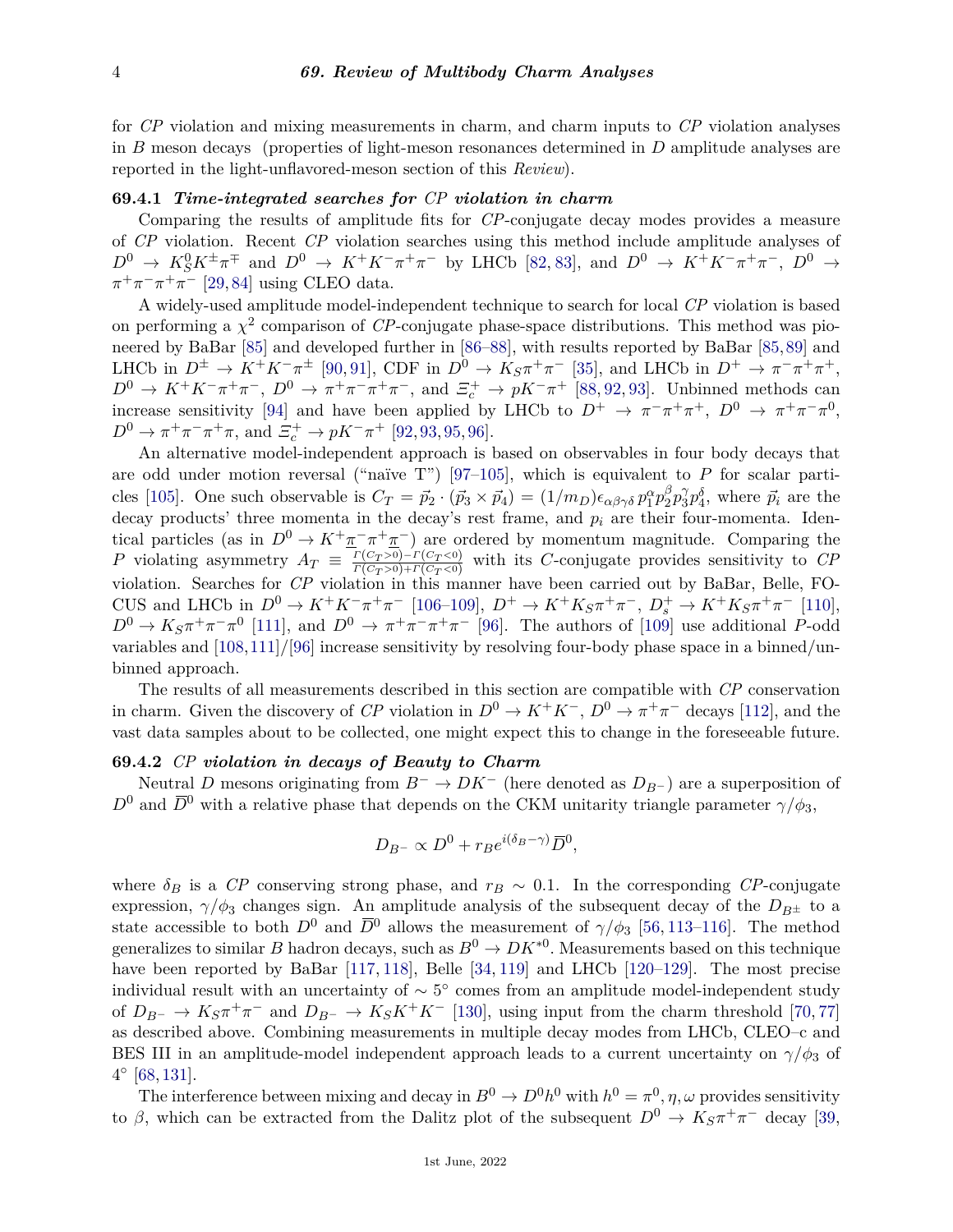[132](#page-8-3)[–135\]](#page-8-4). The combined BaBar/Belle analysis based on this technique resolved the ambiguity in *β* present in other measurements, such as  $B^0 \to J/\psi K_S$ , in favour of the solution compatible with other unitarity triangle constraints [\[39\]](#page-5-17).

Further details on *CP* violation in beauty and charm can be found in [\[55,](#page-6-7) [136\]](#page-8-5).

#### **69.4.3** *Charm Mixing and CP violation*

Time-dependent amplitude analyses in decays to final states that are accessible to both *D*<sup>0</sup> and  $\bar{D}^0$  have unique sensitivity to mixing parameters. A Dalitz plot analysis of a self-conjugate final state, such as  $K_S \pi^+ \pi^-$  and  $K_S K^+ K^-$ , allows the measurement of the phase difference between the relevant  $D^0$  and  $\overline{D}^0$  decay amplitudes, and thus a direct measurement of *x* and *y*, the normalized mass and width difference of the  $D^0 - \overline{D}{}^0$  system's mass eigenstates. This is in contrast to decays like  $D^0 \to K\pi$  [\[137\]](#page-8-6) which only provide access to the decay-specific parameters  $x'^2, y'$ . The phase differences between  $D^0$  and  $\overline{D}^0$  amplitudes across the Dalitz plot affect these measurements in the same way as measurements of  $\gamma/\phi_3$  in  $B^+ \to D K^+$ , and can be taken into account in an amplitude model-independent way using the same charm threshold results [\[70,](#page-6-15) [77\]](#page-6-27). This approach recently resulted the first observation of the mass difference of the neutral charm mass eigenstates by LHCb [\[138\]](#page-8-7), using a model-independent analysis of  $D^0 \to K_S \pi^+ \pi^-$ . The "bin flip" technique applied in this measurements exploits that *CP*-conjugate regions of the  $D^0 \to K_S \pi^+ \pi^-$  Dalitz plot have near-identical experimental efficiencies [\[139\]](#page-8-8). This measurement is also sensitive to *CP* violation in mixing and in the interference between mixing and decay, which is discussed further in [\[55,](#page-6-7) [136\]](#page-8-5). The most precise values for charm mixing parameters result from a combination of charm data from LHCb and the charm threshold with input from *γ*-sensitive decays of the type  $B^+ \to D^0 K^+$  [\[68\]](#page-6-13). The substantial impact of the latter is noteworthy, as it improves the precision on *y* by a factor of two compared to the previous world average.

## **69.5 Summary**

Multibody charm decays offer a rich phenomenology, including unique sensitivity to *CP* violation and charm mixing. This is a highly dynamic field with many new results (some of which we presented here) and rapidly increasing, high quality datasets. These datasets constitute a huge opportunity, but also a challenge to improve the theoretical descriptions of soft hadronic effects in multibody decays. For some measurements, model-independent methods, many relying on input from the charm threshold, provide a way of removing model-induced uncertainties. At the same time, substantial progress in the theoretical description of multibody decays is being made.

## <span id="page-4-0"></span>*References*

- [1] R. Dalitz, [Phil. Mag. Ser. 7](http://doi.org/10.1080/14786441008520365) **44**[, 1068](http://doi.org/10.1080/14786441008520365) (1953).
- <span id="page-4-1"></span>[2] M. Bauer, B. Stech and M. Wirbel, [Z. Phys. C](http://doi.org/10.1007/BF01561122) **34**[, 103](http://doi.org/10.1007/BF01561122) (1987).
- [3] L.-L. Chau and H.-Y. Cheng, [Phys. Rev. D](http://doi.org/10.1103/PhysRevD.39.2788) **36**[, 137](http://doi.org/10.1103/PhysRevD.39.2788) (1987), [Addendum: Phys.Rev.D 39, 2788–2791 (1989)].
- [4] P. F. Bedaque, A. K. Das and V. Mathur, [Phys. Rev. D](http://doi.org/10.1103/PhysRevD.49.269) **49**[, 269](http://doi.org/10.1103/PhysRevD.49.269) (1994), [\[hep-ph/9307296\].](https://arxiv.org/abs/hep-ph/9307296)
- [5] K. Terasaki, [Int. J. Mod. Phys. A](http://doi.org/10.1142/S0217751X95001546) **10**[, 3207](http://doi.org/10.1142/S0217751X95001546) (1995).
- <span id="page-4-2"></span>[6] F. Buccella, M. Lusignoli and A. Pugliese, [Phys. Lett. B](http://doi.org/10.1016/0370-2693(96)00460-1) **379**[, 249](http://doi.org/10.1016/0370-2693(96)00460-1) (1996), [\[hep-ph/9601343\].](https://arxiv.org/abs/hep-ph/9601343)
- <span id="page-4-3"></span>[7] J. D. Jackson, [Nuovo Cim.](http://doi.org/10.1007/BF02750563) **34**[, 1644](http://doi.org/10.1007/BF02750563) (1964).
- <span id="page-4-5"></span><span id="page-4-4"></span>[8] See the note on Resonances in this *Review*.
- [9] E. P. Wigner, [Phys. Rev.](http://doi.org/10.1103/PhysRev.70.15) **70**[, 15](http://doi.org/10.1103/PhysRev.70.15) (1946).
- <span id="page-4-7"></span><span id="page-4-6"></span>[10] S. M. Flatte, [Phys. Lett. B](http://doi.org/10.1016/0370-2693(76)90654-7) **63**[, 224](http://doi.org/10.1016/0370-2693(76)90654-7) (1976).
- [11] I. Aitchison, [Nucl. Phys. A](http://doi.org/10.1016/0375-9474(72)90305-3) **189**[, 417](http://doi.org/10.1016/0375-9474(72)90305-3) (1972).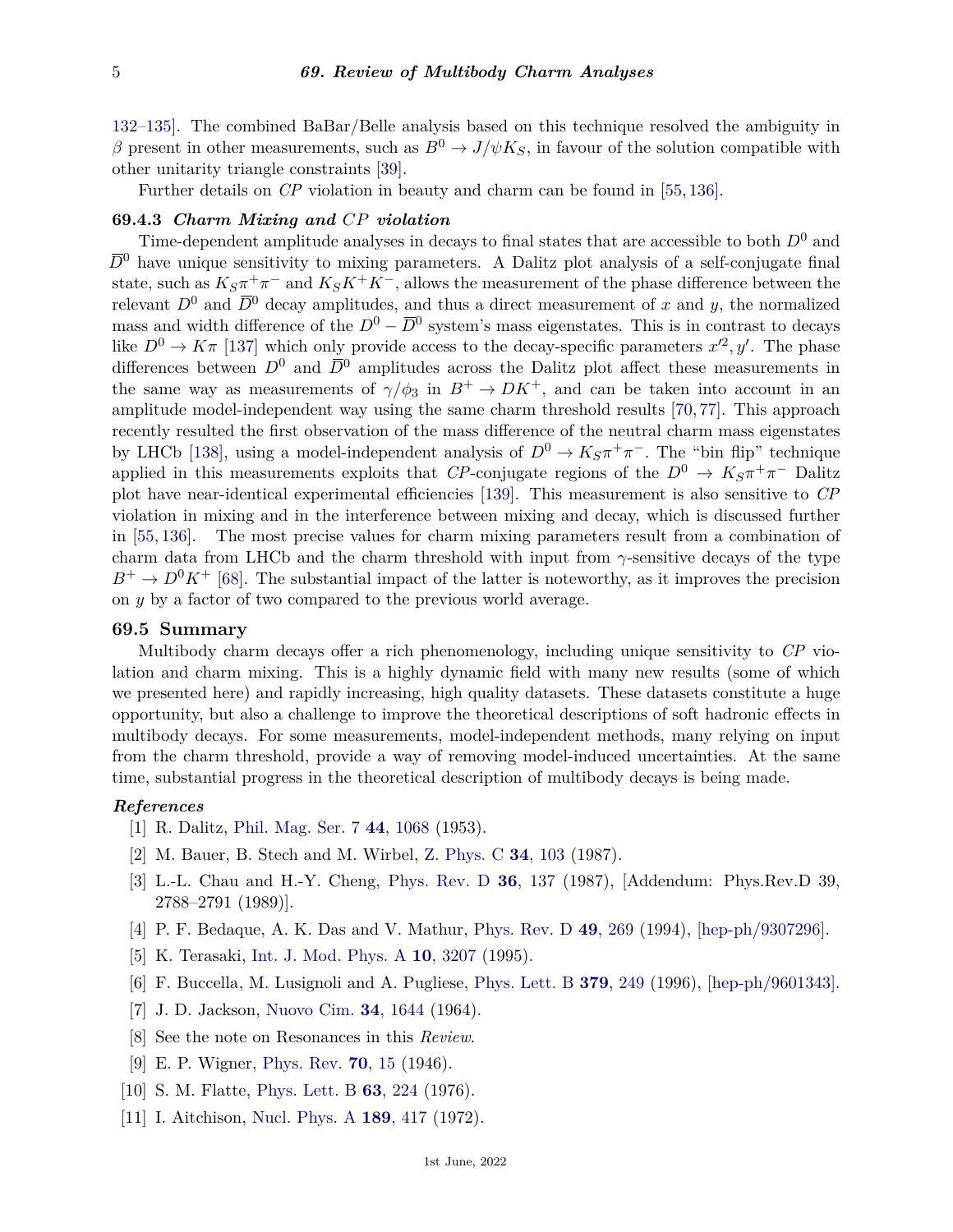- <span id="page-5-0"></span>[12] D. Aston *et al.*, [Nucl. Phys. B](http://doi.org/10.1016/0550-3213(88)90028-4) **296**[, 493](http://doi.org/10.1016/0550-3213(88)90028-4) (1988).
- <span id="page-5-1"></span>[13] R. Omnes, [Nuovo Cim.](http://doi.org/10.1007/BF02747746) **8**[, 316](http://doi.org/10.1007/BF02747746) (1958).
- <span id="page-5-20"></span>[14] C. Hanhart, [Phys. Lett. B](http://doi.org/10.1016/j.physletb.2012.07.038) **715**[, 170](http://doi.org/10.1016/j.physletb.2012.07.038) (2012), [\[arXiv:1203.6839\].](https://arxiv.org/abs/1203.6839)
- <span id="page-5-26"></span>[15] F. Niecknig and B. Kubis, [JHEP](http://doi.org/10.1007/JHEP10(2015)142) **10**[, 142](http://doi.org/10.1007/JHEP10(2015)142) (2015), [\[arXiv:1509.03188\].](https://arxiv.org/abs/1509.03188)
- <span id="page-5-2"></span>[16] F. Niecknig and B. Kubis, [Phys. Lett. B](http://doi.org/10.1016/j.physletb.2018.03.048) **780**[, 471](http://doi.org/10.1016/j.physletb.2018.03.048) (2018), [\[arXiv:1708.00446\].](https://arxiv.org/abs/1708.00446)
- <span id="page-5-3"></span>[17] P. Magalhães and M. Robilotta, [Phys. Rev. D](http://doi.org/10.1103/PhysRevD.92.094005) **92**[, 9, 094005](http://doi.org/10.1103/PhysRevD.92.094005) (2015), [\[arXiv:1504.06346\].](https://arxiv.org/abs/1504.06346)
- [18] P. Magalhaes *et al.*, [Phys. Rev. D](http://doi.org/10.1103/PhysRevD.84.094001) **84**[, 094001](http://doi.org/10.1103/PhysRevD.84.094001) (2011), [\[arXiv:1105.5120\].](https://arxiv.org/abs/1105.5120)
- <span id="page-5-27"></span>[19] R. Aoude *et al.*, [Phys. Rev. D](http://doi.org/10.1103/PhysRevD.98.056021) **98**[, 5, 056021](http://doi.org/10.1103/PhysRevD.98.056021) (2018), [\[arXiv:1805.11764\].](https://arxiv.org/abs/1805.11764)
- <span id="page-5-4"></span>[20] P. C. Magalhães, A. C. dos Reis and M. R. Robilotta, [Phys. Rev. D](http://doi.org/10.1103/PhysRevD.102.076012) **102**[, 7, 076012](http://doi.org/10.1103/PhysRevD.102.076012) (2020), [\[arXiv:2007.12304\].](https://arxiv.org/abs/2007.12304)
- <span id="page-5-5"></span>[21] J. A. Oller, [Phys. Rev. D](http://doi.org/10.1103/PhysRevD.71.054030) **71**[, 054030](http://doi.org/10.1103/PhysRevD.71.054030) (2005), [\[hep-ph/0411105\].](https://arxiv.org/abs/hep-ph/0411105)
- <span id="page-5-6"></span>[22] L. Roca and E. Oset, [Phys. Rev. D](http://doi.org/10.1103/PhysRevD.103.034020) **103**[, 3, 034020](http://doi.org/10.1103/PhysRevD.103.034020) (2021), [\[arXiv:2011.05185\].](https://arxiv.org/abs/2011.05185)
- <span id="page-5-7"></span>[23] J.-P. Dedonder *et al.*, [Phys. Rev. D](http://doi.org/10.1103/PhysRevD.89.094018) **89**[, 9, 094018](http://doi.org/10.1103/PhysRevD.89.094018) (2014), [\[arXiv:1403.2971\].](https://arxiv.org/abs/1403.2971)
- [24] D. Boito *et al.*, [Phys. Rev. D](http://doi.org/10.1103/PhysRevD.96.113003) **96**[, 11, 113003](http://doi.org/10.1103/PhysRevD.96.113003) (2017), [\[arXiv:1709.09739\].](https://arxiv.org/abs/1709.09739)
- [25] R. Klein *et al.*, [JHEP](http://doi.org/10.1007/JHEP10(2017)117) **10**[, 117](http://doi.org/10.1007/JHEP10(2017)117) (2017), [\[arXiv:1708.02047\].](https://arxiv.org/abs/1708.02047)
- <span id="page-5-8"></span>[26] J. P. Dedonder *et al.*, [Phys. Rev. D](http://doi.org/10.1103/PhysRevD.103.114028) **103**[, 11, 114028](http://doi.org/10.1103/PhysRevD.103.114028) (2021), [\[arXiv:2105.03355\].](https://arxiv.org/abs/2105.03355)
- <span id="page-5-9"></span>[27] E. Aitala *et al.* (E791), [Phys. Rev. D](http://doi.org/10.1103/PhysRevD.73.032004) **73**[, 032004](http://doi.org/10.1103/PhysRevD.73.032004) (2006), [Erratum: Phys. Rev.D 74, 059901 (2006)], [\[hep-ex/0507099\].](https://arxiv.org/abs/hep-ex/0507099)
- <span id="page-5-29"></span>[28] G. Bonvicini *et al.* (CLEO), [Phys. Rev. D](http://doi.org/10.1103/PhysRevD.78.052001) **78**[, 052001](http://doi.org/10.1103/PhysRevD.78.052001) (2008), [\[arXiv:0802.4214\].](https://arxiv.org/abs/0802.4214)
- [29] P. d'Argent *et al.*, [JHEP](http://doi.org/10.1007/JHEP05(2017)143) **05**[, 143](http://doi.org/10.1007/JHEP05(2017)143) (2017), [\[arXiv:1703.08505\].](https://arxiv.org/abs/1703.08505)
- <span id="page-5-28"></span>[30] R. Aaij *et al.* (LHCb), [Eur. Phys. J. C](http://doi.org/10.1140/epjc/s10052-018-5758-4) **78**[, 6, 443](http://doi.org/10.1140/epjc/s10052-018-5758-4) (2018), [\[arXiv:1712.08609\].](https://arxiv.org/abs/1712.08609)
- <span id="page-5-21"></span>[31] M. Ablikim *et al.* (BESIII), [Phys. Rev. D](http://doi.org/10.1103/PhysRevD.104.012016) **104**[, 1, 012016](http://doi.org/10.1103/PhysRevD.104.012016) (2021), [\[arXiv:2011.08041\].](https://arxiv.org/abs/2011.08041)
- <span id="page-5-10"></span>[32] M. Ablikim *et al.* (BESIII) (2021), [\[arXiv:2108.10050\].](https://arxiv.org/abs/2108.10050)
- <span id="page-5-11"></span>[33] H. Muramatsu *et al.* (CLEO), [Phys. Rev. Lett.](http://doi.org/10.1103/PhysRevLett.89.251802) **89**[, 251802](http://doi.org/10.1103/PhysRevLett.89.251802) (2002), [Erratum: Phys. Rev. Lett. 90, 059901 (2003)], [\[hep-ex/0207067\].](https://arxiv.org/abs/hep-ex/0207067)
- <span id="page-5-12"></span>[34] A. Poluektov *et al.* (Belle), [Phys. Rev. D](http://doi.org/10.1103/PhysRevD.81.112002) **81**[, 112002](http://doi.org/10.1103/PhysRevD.81.112002) (2010), [\[arXiv:1003.3360\].](https://arxiv.org/abs/1003.3360)
- <span id="page-5-13"></span>[35] T. Aaltonen *et al.* (CDF), [Phys. Rev. D](http://doi.org/10.1103/PhysRevD.86.032007) **86**[, 032007](http://doi.org/10.1103/PhysRevD.86.032007) (2012), [\[arXiv:1207.0825\].](https://arxiv.org/abs/1207.0825)
- <span id="page-5-14"></span>[36] P. del Amo Sanchez *et al.* (BaBar), [Phys. Rev. Lett.](http://doi.org/10.1103/PhysRevLett.105.081803) **105**[, 081803](http://doi.org/10.1103/PhysRevLett.105.081803) (2010), [\[arXiv:1004.5053\].](https://arxiv.org/abs/1004.5053)
- <span id="page-5-15"></span>[37] T. Peng *et al.* (Belle), [Phys. Rev. D](http://doi.org/10.1103/PhysRevD.89.091103) **89**[, 9, 091103](http://doi.org/10.1103/PhysRevD.89.091103) (2014), [\[arXiv:1404.2412\].](https://arxiv.org/abs/1404.2412)
- <span id="page-5-16"></span>[38] V. Anisovich and A. Sarantsev, [Eur. Phys. J. A](http://doi.org/10.1140/epja/i2002-10068-x) **16**[, 229](http://doi.org/10.1140/epja/i2002-10068-x) (2003), [\[hep-ph/0204328\].](https://arxiv.org/abs/hep-ph/0204328)
- <span id="page-5-17"></span>[39] I. Adachi *et al.* (BaBar, Belle), [Phys. Rev. Lett.](http://doi.org/10.1103/PhysRevLett.121.261801) **121**[, 26, 261801](http://doi.org/10.1103/PhysRevLett.121.261801) (2018), [\[arXiv:1804.06152\];](https://arxiv.org/abs/1804.06152) I. Adachi *et al.* (BaBar, Belle), [Phys. Rev. D](http://doi.org/10.1103/PhysRevD.98.112012) **98**[, 11, 112012](http://doi.org/10.1103/PhysRevD.98.112012) (2018), [\[arXiv:1804.06153\].](https://arxiv.org/abs/1804.06153)
- <span id="page-5-18"></span>[40] B. El-Bennich *et al.*, [Phys. Rev. D](http://doi.org/10.1103/PhysRevD.83.039903) **79**[, 094005](http://doi.org/10.1103/PhysRevD.83.039903) (2009), [Erratum: Phys. Rev. D 83, 039903 (2011)], [\[arXiv:0902.3645\].](https://arxiv.org/abs/0902.3645)
- <span id="page-5-19"></span>[41] J.-P. Dedonder *et al.*, [Acta Phys. Polon. B](http://doi.org/10.5506/APhysPolB.42.2013) **42**[, 2013](http://doi.org/10.5506/APhysPolB.42.2013) (2011), [\[arXiv:1011.0960\].](https://arxiv.org/abs/1011.0960)
- <span id="page-5-22"></span>[42] M. Ablikim *et al.* (BESIII), JHEP **2021**, 6, 181 (2021), [\[arXiv:2103.15098\].](https://arxiv.org/abs/2103.15098)
- [43] M. Ablikim *et al.* (BESIII) (2020), [\[arXiv:2006.02800\].](https://arxiv.org/abs/2006.02800)
- <span id="page-5-23"></span>[44] M. Ablikim *et al.* (BESIII), [Phys. Rev. D](http://doi.org/10.1103/PhysRevD.104.012006) **104**[, 012006](http://doi.org/10.1103/PhysRevD.104.012006) (2021), [\[arXiv:2104.09131\].](https://arxiv.org/abs/2104.09131)
- <span id="page-5-24"></span>[45] Y. Q. Chen *et al.* (Belle), [Phys. Rev. D](http://doi.org/10.1103/PhysRevD.102.012002) **102**[, 1, 012002](http://doi.org/10.1103/PhysRevD.102.012002) (2020), [\[arXiv:2003.07759\].](https://arxiv.org/abs/2003.07759)
- <span id="page-5-25"></span>[46] R. Aaij *et al.* (LHCb), [JHEP](http://doi.org/10.1007/JHEP04(2019)063) **04**[, 063](http://doi.org/10.1007/JHEP04(2019)063) (2019), [\[arXiv:1902.05884\].](https://arxiv.org/abs/1902.05884)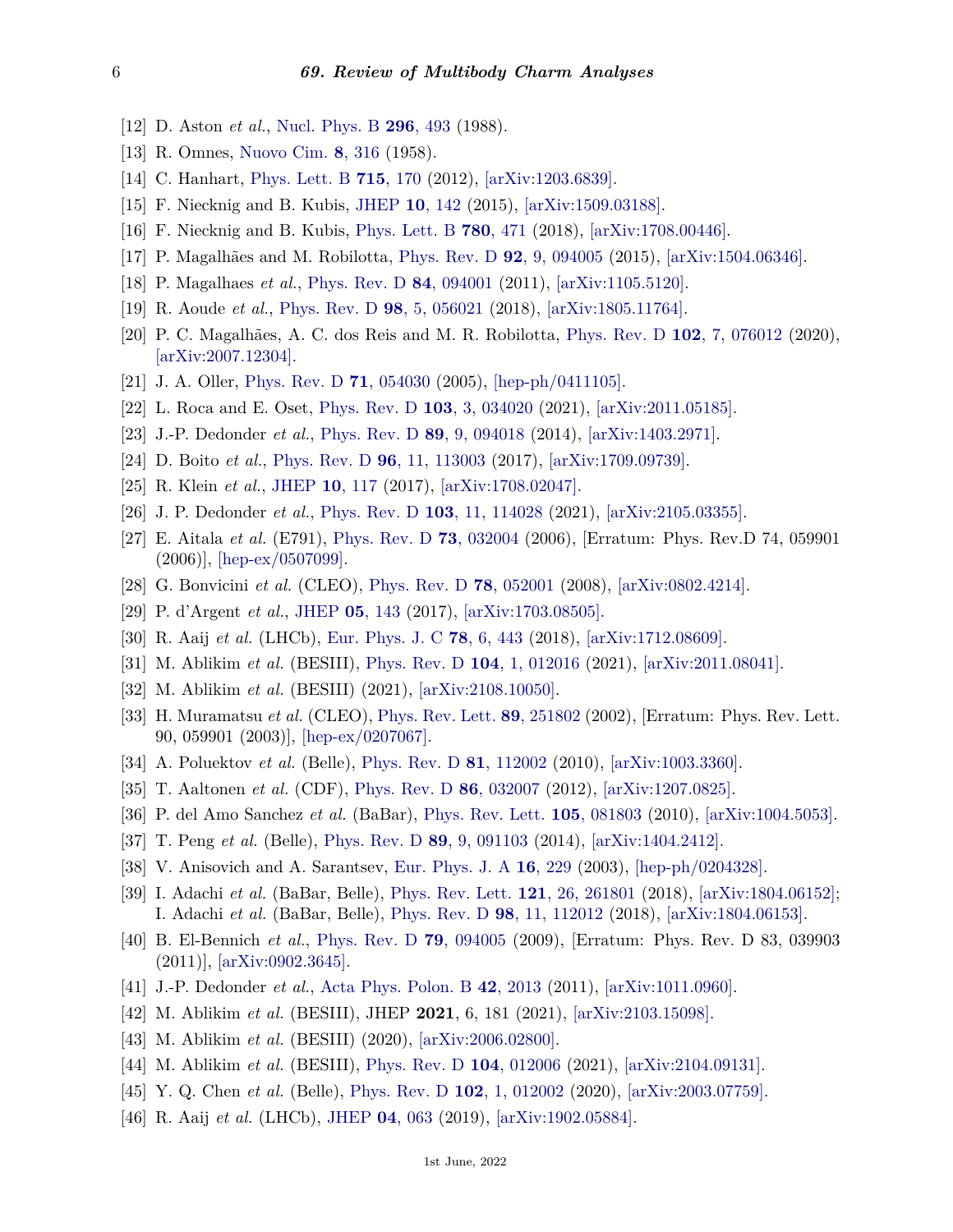- <span id="page-6-0"></span>[47] M. Ablikim *et al.* (BESIII) (2021), [\[arXiv:2106.13536\].](https://arxiv.org/abs/2106.13536)
- [48] M. Ablikim *et al.* (BESIII), [Phys. Rev. D](http://doi.org/10.1103/PhysRevD.104.032011) **104**[, 3, 032011](http://doi.org/10.1103/PhysRevD.104.032011) (2021), [\[arXiv:2103.02482\].](https://arxiv.org/abs/2103.02482)
- <span id="page-6-1"></span>[49] M. Ablikim *et al.* (BESIII), [Phys. Rev. D](http://doi.org/10.1103/PhysRevD.103.092006) **103**[, 9, 092006](http://doi.org/10.1103/PhysRevD.103.092006) (2021), [\[arXiv:2102.03808\].](https://arxiv.org/abs/2102.03808)
- <span id="page-6-2"></span>[50] R. Aaij *et al.* (LHCb), [JHEP](http://doi.org/10.1007/JHEP02(2019)126) **02**[, 126](http://doi.org/10.1007/JHEP02(2019)126) (2019), [\[arXiv:1811.08304\].](https://arxiv.org/abs/1811.08304)
- <span id="page-6-3"></span>[51] J. T. McNeil *et al.* (Belle), [Phys. Rev. D](http://doi.org/10.1103/PhysRevD.103.112002) **103**[, 11, 112002](http://doi.org/10.1103/PhysRevD.103.112002) (2021), [\[arXiv:2012.05607\].](https://arxiv.org/abs/2012.05607)
- <span id="page-6-4"></span>[52] S. X. Nakamura, [Phys. Rev. D](http://doi.org/10.1103/PhysRevD.93.014005) **93**[, 1, 014005](http://doi.org/10.1103/PhysRevD.93.014005) (2016), [\[arXiv:1504.02557\].](https://arxiv.org/abs/1504.02557)
- <span id="page-6-5"></span>[53] F. Krinner *et al.*, [Phys. Rev. D](http://doi.org/10.1103/PhysRevD.97.114008) **97**[, 11, 114008](http://doi.org/10.1103/PhysRevD.97.114008) (2018), [\[arXiv:1710.09849\].](https://arxiv.org/abs/1710.09849)
- <span id="page-6-6"></span>[54] M. Mikhasenko *et al.* (JPAC), [Phys. Rev. D](http://doi.org/10.1103/PhysRevD.101.034033) **101**[, 3, 034033](http://doi.org/10.1103/PhysRevD.101.034033) (2020), [\[arXiv:1910.04566\].](https://arxiv.org/abs/1910.04566)
- <span id="page-6-7"></span>[55] See the note on  $D^0$ – $\overline{D}{}^0$  Mixing in this *Review*.
- <span id="page-6-26"></span>[56] A. Giri *et al.*, [Phys. Rev. D](http://doi.org/10.1103/PhysRevD.68.054018) **68**[, 054018](http://doi.org/10.1103/PhysRevD.68.054018) (2003), [\[hep-ph/0303187\].](https://arxiv.org/abs/hep-ph/0303187)
- [57] D. Atwood and A. Soni, [Phys. Rev. D](http://doi.org/10.1103/PhysRevD.68.033003) **68**[, 033003](http://doi.org/10.1103/PhysRevD.68.033003) (2003), [\[hep-ph/0304085\].](https://arxiv.org/abs/hep-ph/0304085)
- [58] S. Malde and G. Wilkinson, [Phys. Lett. B](http://doi.org/10.1016/j.physletb.2011.05.072) **701**[, 353](http://doi.org/10.1016/j.physletb.2011.05.072) (2011), [\[arXiv:1104.2731\].](https://arxiv.org/abs/1104.2731)
- [59] A. Bondar, A. Poluektov and V. Vorobiev, [Phys. Rev. D](http://doi.org/10.1103/PhysRevD.82.034033) **82**[, 034033](http://doi.org/10.1103/PhysRevD.82.034033) (2010), [\[arXiv:1004.2350\].](https://arxiv.org/abs/1004.2350)
- [60] J. Kallen *et al.*, [JHEP](http://doi.org/10.1007/JHEP10(2012)184) **10**[, 184](http://doi.org/10.1007/JHEP10(2012)184) (2012), [\[arXiv:1207.3763\].](https://arxiv.org/abs/1207.3763)
- <span id="page-6-21"></span>[61] M. Nayak *et al.*, [Phys. Lett. B](http://doi.org/10.1016/j.physletb.2014.11.022) **[740](http://doi.org/10.1016/j.physletb.2014.11.022)**, 1 (2015), [\[arXiv:1410.3964\].](https://arxiv.org/abs/1410.3964)
- <span id="page-6-22"></span>[62] S. Malde *et al.*, [Phys. Lett. B](http://doi.org/10.1016/j.physletb.2015.05.043) **[747](http://doi.org/10.1016/j.physletb.2015.05.043)**, 9 (2015), [\[arXiv:1504.05878\].](https://arxiv.org/abs/1504.05878)
- <span id="page-6-8"></span>[63] S. Malde, C. Thomas and G. Wilkinson, [Phys. Rev. D](http://doi.org/10.1103/PhysRevD.91.094032) **91**[, 9, 094032](http://doi.org/10.1103/PhysRevD.91.094032) (2015), [\[arXiv:1502.04560\].](https://arxiv.org/abs/1502.04560)
- <span id="page-6-9"></span>[64] S. Harnew and J. Rademacker, [Phys. Lett. B](http://doi.org/10.1016/j.physletb.2013.11.065) **728**[, 296](http://doi.org/10.1016/j.physletb.2013.11.065) (2014), [\[arXiv:1309.0134\].](https://arxiv.org/abs/1309.0134)
- <span id="page-6-10"></span>[65] S. Harnew and J. Rademacker, [JHEP](http://doi.org/10.1007/JHEP03(2015)169) **03**[, 169](http://doi.org/10.1007/JHEP03(2015)169) (2015), [\[arXiv:1412.7254\].](https://arxiv.org/abs/1412.7254)
- <span id="page-6-11"></span>[66] D. Craik, T. Gershon and A. Poluektov, [Phys. Rev. D](http://doi.org/10.1103/PhysRevD.97.056002) **97**[, 5, 056002](http://doi.org/10.1103/PhysRevD.97.056002) (2018), [\[arXiv:1712.07853\].](https://arxiv.org/abs/1712.07853)
- <span id="page-6-12"></span>[67] M. Ablikim *et al.* (BESIII), [Chin. Phys. C](http://doi.org/10.1088/1674-1137/44/4/040001) **44**[, 4, 040001](http://doi.org/10.1088/1674-1137/44/4/040001) (2020), [\[arXiv:1912.05983\].](https://arxiv.org/abs/1912.05983)
- <span id="page-6-13"></span>[68] R. Aaij *et al.* (LHCb) (2021), [\[arXiv:2110.02350\].](https://arxiv.org/abs/2110.02350)
- <span id="page-6-14"></span>[69] A. Poluektov, [Eur. Phys. J. C](http://doi.org/10.1140/epjc/s10052-018-5599-1) **78**[, 2, 121](http://doi.org/10.1140/epjc/s10052-018-5599-1) (2018), [\[arXiv:1712.08326\].](https://arxiv.org/abs/1712.08326)
- <span id="page-6-15"></span>[70] J. Libby *et al.* (CLEO), [Phys. Rev. D](http://doi.org/10.1103/PhysRevD.82.112006) **82**[, 112006](http://doi.org/10.1103/PhysRevD.82.112006) (2010), [\[arXiv:1010.2817\].](https://arxiv.org/abs/1010.2817)
- [71] R. A. Briere *et al.* (CLEO), [Phys. Rev. D](http://doi.org/10.1103/PhysRevD.80.032002) **80**[, 032002](http://doi.org/10.1103/PhysRevD.80.032002) (2009), [\[arXiv:0903.1681\].](https://arxiv.org/abs/0903.1681)
- <span id="page-6-23"></span>[72] S. Harnew *et al.*, [JHEP](http://doi.org/10.1007/JHEP01(2018)144) **01**[, 144](http://doi.org/10.1007/JHEP01(2018)144) (2018), [\[arXiv:1709.03467\].](https://arxiv.org/abs/1709.03467)
- <span id="page-6-24"></span>[73] P. Resmi *et al.*, [JHEP](http://doi.org/10.1007/JHEP01(2018)082) **01**[, 082](http://doi.org/10.1007/JHEP01(2018)082) (2018), [\[arXiv:1710.10086\].](https://arxiv.org/abs/1710.10086)
- [74] J. Insler *et al.* (CLEO), [Phys. Rev. D](http://doi.org/10.1103/PhysRevD.85.092016) **85**[, 092016](http://doi.org/10.1103/PhysRevD.85.092016) (2012), [Erratum: Phys. Rev. D 94, 099905 (2016)], [\[arXiv:1203.3804\].](https://arxiv.org/abs/1203.3804)
- <span id="page-6-16"></span>[75] T. Evans *et al.*, [Phys. Lett. B](http://doi.org/10.1016/j.physletb.2016.04.037) **757**[, 520](http://doi.org/10.1016/j.physletb.2016.04.037) (2016), [Erratum: Phys. Lett. B 765, 402–403 (2017)], [\[arXiv:1602.07430\].](https://arxiv.org/abs/1602.07430)
- <span id="page-6-27"></span><span id="page-6-17"></span>[76] M. Ablikim *et al.* (BESIII), [Phys. Rev. Lett.](http://doi.org/10.1103/PhysRevLett.124.241802) **124**[, 24, 241802](http://doi.org/10.1103/PhysRevLett.124.241802) (2020), [\[arXiv:2002.12791\].](https://arxiv.org/abs/2002.12791)
- [77] M. Ablikim *et al.* (BESIII), [Phys. Rev. D](http://doi.org/10.1103/PhysRevD.101.112002) **101**[, 11, 112002](http://doi.org/10.1103/PhysRevD.101.112002) (2020), [\[arXiv:2003.00091\].](https://arxiv.org/abs/2003.00091)
- [78] M. Ablikim *et al.* (BESIII), [Phys. Rev. D](http://doi.org/10.1103/PhysRevD.102.052008) **102**[, 5, 052008](http://doi.org/10.1103/PhysRevD.102.052008) (2020), [\[arXiv:2007.07959\].](https://arxiv.org/abs/2007.07959)
- <span id="page-6-18"></span>[79] M. Ablikim *et al.* (BESIII), [JHEP](http://doi.org/10.1007/JHEP05(2021)164) **05**[, 164](http://doi.org/10.1007/JHEP05(2021)164) (2021), [\[arXiv:2103.05988\].](https://arxiv.org/abs/2103.05988)
- <span id="page-6-19"></span>[80] T. Evans *et al.*, [Phys. Lett. B](http://doi.org/10.1016/j.physletb.2019.135188) **802**[, 135188](http://doi.org/10.1016/j.physletb.2019.135188) (2020), [\[arXiv:1909.10196\].](https://arxiv.org/abs/1909.10196)
- <span id="page-6-20"></span>[81] R. Aaij *et al.* (LHCb), [Phys. Rev. Lett.](http://doi.org/10.1103/PhysRevLett.116.241801) **116**[, 24, 241801](http://doi.org/10.1103/PhysRevLett.116.241801) (2016), [\[arXiv:1602.07224\].](https://arxiv.org/abs/1602.07224)
- <span id="page-6-25"></span>[82] R. Aaij *et al.* (LHCb), [Phys. Rev. D](http://doi.org/10.1103/PhysRevD.93.052018) **93**[, 5, 052018](http://doi.org/10.1103/PhysRevD.93.052018) (2016), [\[arXiv:1509.06628\].](https://arxiv.org/abs/1509.06628)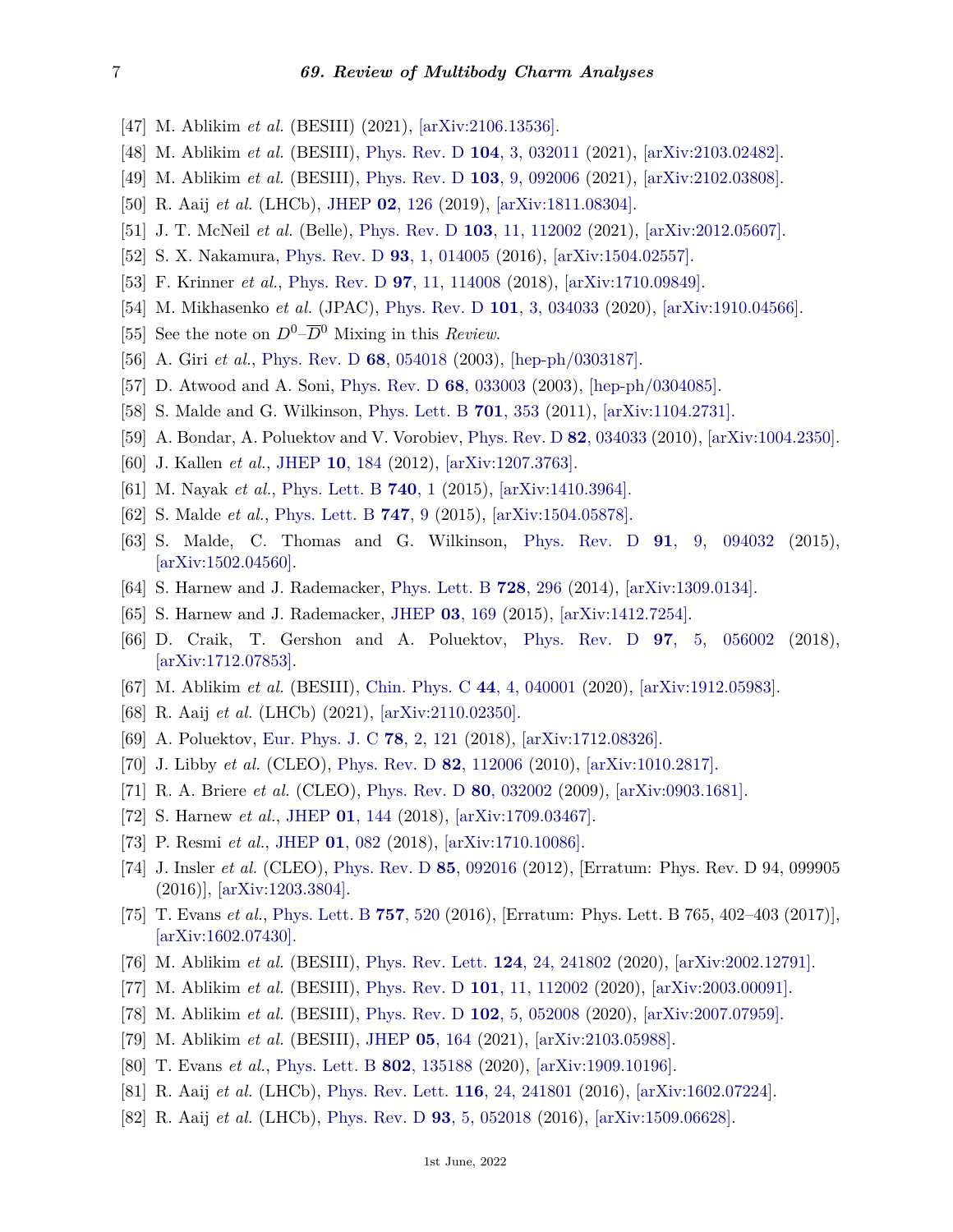- <span id="page-7-0"></span>[83] R. Aaij *et al.* (LHCb), [JHEP](http://doi.org/10.1007/JHEP02(2019)126) **02**[, 126](http://doi.org/10.1007/JHEP02(2019)126) (2019), [\[arXiv:1811.08304\].](https://arxiv.org/abs/1811.08304)
- <span id="page-7-1"></span>[84] M. Artuso *et al.* (CLEO), [Phys. Rev. D](http://doi.org/10.1103/PhysRevD.85.122002) **85**[, 122002](http://doi.org/10.1103/PhysRevD.85.122002) (2012), [\[arXiv:1201.5716\].](https://arxiv.org/abs/1201.5716)
- <span id="page-7-2"></span>[85] B. Aubert *et al.* (BaBar), [Phys. Rev. D](http://doi.org/10.1103/PhysRevD.78.051102) **78**[, 051102](http://doi.org/10.1103/PhysRevD.78.051102) (2008), [\[arXiv:0802.4035\].](https://arxiv.org/abs/0802.4035)
- <span id="page-7-3"></span>[86] I. Bediaga *et al.*, [Phys. Rev. D](http://doi.org/10.1103/PhysRevD.80.096006) **80**[, 096006](http://doi.org/10.1103/PhysRevD.80.096006) (2009), [\[arXiv:0905.4233\].](https://arxiv.org/abs/0905.4233)
- [87] I. Bediaga *et al.*, [Phys. Rev. D](http://doi.org/10.1103/PhysRevD.86.036005) **86**[, 036005](http://doi.org/10.1103/PhysRevD.86.036005) (2012), [\[arXiv:1205.3036\].](https://arxiv.org/abs/1205.3036)
- <span id="page-7-4"></span>[88] R. Aaij *et al.* (LHCb), [Phys. Lett. B](http://doi.org/10.1016/j.physletb.2013.09.011) **726**[, 623](http://doi.org/10.1016/j.physletb.2013.09.011) (2013), [\[arXiv:1308.3189\].](https://arxiv.org/abs/1308.3189)
- <span id="page-7-5"></span>[89] J. Lees *et al.* (BaBar), [Phys. Rev. D](http://doi.org/10.1103/PhysRevD.87.052010) **87**[, 5, 052010](http://doi.org/10.1103/PhysRevD.87.052010) (2013), [\[arXiv:1212.1856\].](https://arxiv.org/abs/1212.1856)
- <span id="page-7-6"></span>[90] R. Aaij *et al.* (LHCb), [Phys. Rev. D](http://doi.org/10.1103/PhysRevD.84.112008) **84**[, 112008](http://doi.org/10.1103/PhysRevD.84.112008) (2011), [\[arXiv:1110.3970\].](https://arxiv.org/abs/1110.3970)
- <span id="page-7-7"></span>[91] R. Aaij *et al.* (LHCb), [JHEP](http://doi.org/10.1007/JHEP06(2013)112) **06**[, 112](http://doi.org/10.1007/JHEP06(2013)112) (2013), [\[arXiv:1303.4906\].](https://arxiv.org/abs/1303.4906)
- <span id="page-7-8"></span>[92] R. Aaij *et al.* (LHCb), [Phys. Lett. B](http://doi.org/10.1016/j.physletb.2013.12.035) **728**[, 585](http://doi.org/10.1016/j.physletb.2013.12.035) (2014), [\[arXiv:1310.7953\].](https://arxiv.org/abs/1310.7953)
- <span id="page-7-9"></span>[93] R. Aaij *et al.* (LHCb), [Eur. Phys. J. C](http://doi.org/10.1140/epjc/s10052-020-8365-0) **80**[, 10, 986](http://doi.org/10.1140/epjc/s10052-020-8365-0) (2020), [\[arXiv:2006.03145\].](https://arxiv.org/abs/2006.03145)
- <span id="page-7-10"></span>[94] M. Williams, [Phys. Rev. D](http://doi.org/10.1103/PhysRevD.84.054015) **84**[, 054015](http://doi.org/10.1103/PhysRevD.84.054015) (2011), [\[arXiv:1105.5338\].](https://arxiv.org/abs/1105.5338)
- <span id="page-7-11"></span>[95] R. Aaij *et al.* (LHCb), [Phys. Lett. B](http://doi.org/10.1016/j.physletb.2014.11.043) **740**[, 158](http://doi.org/10.1016/j.physletb.2014.11.043) (2015), [\[arXiv:1410.4170\].](https://arxiv.org/abs/1410.4170)
- <span id="page-7-12"></span>[96] R. Aaij *et al.* (LHCb), [Phys. Lett. B](http://doi.org/10.1016/j.physletb.2017.03.062) **769**[, 345](http://doi.org/10.1016/j.physletb.2017.03.062) (2017), [\[arXiv:1612.03207\].](https://arxiv.org/abs/1612.03207)
- <span id="page-7-13"></span>[97] E. Golowich and G. Valencia, [Phys. Rev. D](http://doi.org/10.1103/PhysRevD.40.112) **40**[, 112](http://doi.org/10.1103/PhysRevD.40.112) (1989).
- [98] G. Valencia, [Phys. Rev. D](http://doi.org/10.1103/PhysRevD.39.3339) **39**[, 3339](http://doi.org/10.1103/PhysRevD.39.3339) (1989).
- [99] W. Bensalem and D. London, [Phys. Rev. D](http://doi.org/10.1103/PhysRevD.64.116003) **64**[, 116003](http://doi.org/10.1103/PhysRevD.64.116003) (2001), [\[hep-ph/0005018\].](https://arxiv.org/abs/hep-ph/0005018)
- [100] I. I. Bigi, in "KAON2001: International Conference on CP Violation," (2001), [\[hep](https://arxiv.org/abs/hep-ph/0107102)[ph/0107102\].](https://arxiv.org/abs/hep-ph/0107102)
- [101] W. Bensalem, A. Datta and D. London, [Phys. Rev. D](http://doi.org/10.1103/PhysRevD.66.094004) **66**[, 094004](http://doi.org/10.1103/PhysRevD.66.094004) (2002), [\[hep-ph/0208054\].](https://arxiv.org/abs/hep-ph/0208054)
- [102] W. Bensalem, A. Datta and D. London, [Phys. Lett. B](http://doi.org/10.1016/S0370-2693(02)02028-2) **538**[, 309](http://doi.org/10.1016/S0370-2693(02)02028-2) (2002), [\[hep-ph/0205009\].](https://arxiv.org/abs/hep-ph/0205009)
- [103] A. Datta and D. London, [Int. J. Mod. Phys. A](http://doi.org/10.1142/S0217751X04018300) **19**[, 2505](http://doi.org/10.1142/S0217751X04018300) (2004), [\[hep-ph/0303159\].](https://arxiv.org/abs/hep-ph/0303159)
- [104] M. Gronau and J. L. Rosner, [Phys. Rev. D](http://doi.org/10.1103/PhysRevD.84.096013) **84**[, 096013](http://doi.org/10.1103/PhysRevD.84.096013) (2011), [\[arXiv:1107.1232\].](https://arxiv.org/abs/1107.1232)
- <span id="page-7-14"></span>[105] G. Durieux and Y. Grossman, [Phys. Rev. D](http://doi.org/10.1103/PhysRevD.92.076013) **92**[, 7, 076013](http://doi.org/10.1103/PhysRevD.92.076013) (2015), [\[arXiv:1508.03054\].](https://arxiv.org/abs/1508.03054)
- <span id="page-7-15"></span>[106] J. Link *et al.* (FOCUS), [Phys. Lett. B](http://doi.org/10.1016/j.physletb.2005.07.024) **622**[, 239](http://doi.org/10.1016/j.physletb.2005.07.024) (2005), [\[hep-ex/0506012\].](https://arxiv.org/abs/hep-ex/0506012)
- [107] P. del Amo Sanchez *et al.* (BaBar), [Phys. Rev. D](http://doi.org/10.1103/PhysRevD.81.111103) **81**[, 111103](http://doi.org/10.1103/PhysRevD.81.111103) (2010), [\[arXiv:1003.3397\].](https://arxiv.org/abs/1003.3397)
- <span id="page-7-19"></span>[108] R. Aaij *et al.* (LHCb), [JHEP](http://doi.org/10.1007/JHEP10(2014)005) **10**[, 005](http://doi.org/10.1007/JHEP10(2014)005) (2014), [\[arXiv:1408.1299\].](https://arxiv.org/abs/1408.1299)
- <span id="page-7-16"></span>[109] J. Kim *et al.* (Belle), [Phys. Rev. D](http://doi.org/10.1103/PhysRevD.99.011104) **99**[, 1, 011104](http://doi.org/10.1103/PhysRevD.99.011104) (2019), [\[arXiv:1810.06457\].](https://arxiv.org/abs/1810.06457)
- <span id="page-7-17"></span>[110] J. Lees *et al.* (BaBar), [Phys. Rev. D](http://doi.org/10.1103/PhysRevD.84.031103) **84**[, 031103](http://doi.org/10.1103/PhysRevD.84.031103) (2011), [\[arXiv:1105.4410\].](https://arxiv.org/abs/1105.4410)
- <span id="page-7-18"></span>[111] K. Prasanth *et al.* (Belle), [Phys. Rev. D](http://doi.org/10.1103/PhysRevD.95.091101) **95**[, 9, 091101](http://doi.org/10.1103/PhysRevD.95.091101) (2017), [\[arXiv:1703.05721\].](https://arxiv.org/abs/1703.05721)
- <span id="page-7-20"></span>[112] R. Aaij *et al.* (LHCb), [Phys. Rev. Lett.](http://doi.org/10.1103/PhysRevLett.122.211803) **122**[, 21, 211803](http://doi.org/10.1103/PhysRevLett.122.211803) (2019), [\[arXiv:1903.08726\].](https://arxiv.org/abs/1903.08726)
- <span id="page-7-21"></span>[113] M. Gronau and D. Wyler, [Phys. Lett. B](http://doi.org/10.1016/0370-2693(91)90034-N) **265**[, 172](http://doi.org/10.1016/0370-2693(91)90034-N) (1991).
- [114] M. Gronau and D. London, [Phys. Lett. B](http://doi.org/10.1016/0370-2693(91)91756-L) **253**[, 483](http://doi.org/10.1016/0370-2693(91)91756-L) (1991).
- [115] A. Poluektov *et al.* (Belle), [Phys. Rev. D](http://doi.org/10.1103/PhysRevD.70.072003) **70**[, 072003](http://doi.org/10.1103/PhysRevD.70.072003) (2004), [\[hep-ex/0406067\].](https://arxiv.org/abs/hep-ex/0406067)
- <span id="page-7-22"></span>[116] J. Rademacker and G. Wilkinson, [Phys. Lett. B](http://doi.org/10.1016/j.physletb.2007.01.071) **647**[, 400](http://doi.org/10.1016/j.physletb.2007.01.071) (2007), [\[hep-ph/0611272\].](https://arxiv.org/abs/hep-ph/0611272)
- <span id="page-7-23"></span>[117] P. del Amo Sanchez *et al.* (BaBar), [Phys. Rev. Lett.](http://doi.org/10.1103/PhysRevLett.105.121801) **105**[, 121801](http://doi.org/10.1103/PhysRevLett.105.121801) (2010), [\[arXiv:1005.1096\].](https://arxiv.org/abs/1005.1096)
- <span id="page-7-24"></span>[118] J. Lees *et al.* (BaBar), [Phys. Rev. D](http://doi.org/10.1103/PhysRevD.84.012002) **84**[, 012002](http://doi.org/10.1103/PhysRevD.84.012002) (2011), [\[arXiv:1104.4472\].](https://arxiv.org/abs/1104.4472)
- <span id="page-7-26"></span><span id="page-7-25"></span>[119] H. Aihara *et al.* (Belle), [Phys. Rev. D](http://doi.org/10.1103/PhysRevD.85.112014) **85**[, 112014](http://doi.org/10.1103/PhysRevD.85.112014) (2012), [\[arXiv:1204.6561\].](https://arxiv.org/abs/1204.6561)
- [120] R. Aaij *et al.* (LHCb), [Phys. Lett. B](http://doi.org/10.1016/j.physletb.2013.08.020) **726**[, 151](http://doi.org/10.1016/j.physletb.2013.08.020) (2013), [\[arXiv:1305.2050\].](https://arxiv.org/abs/1305.2050)